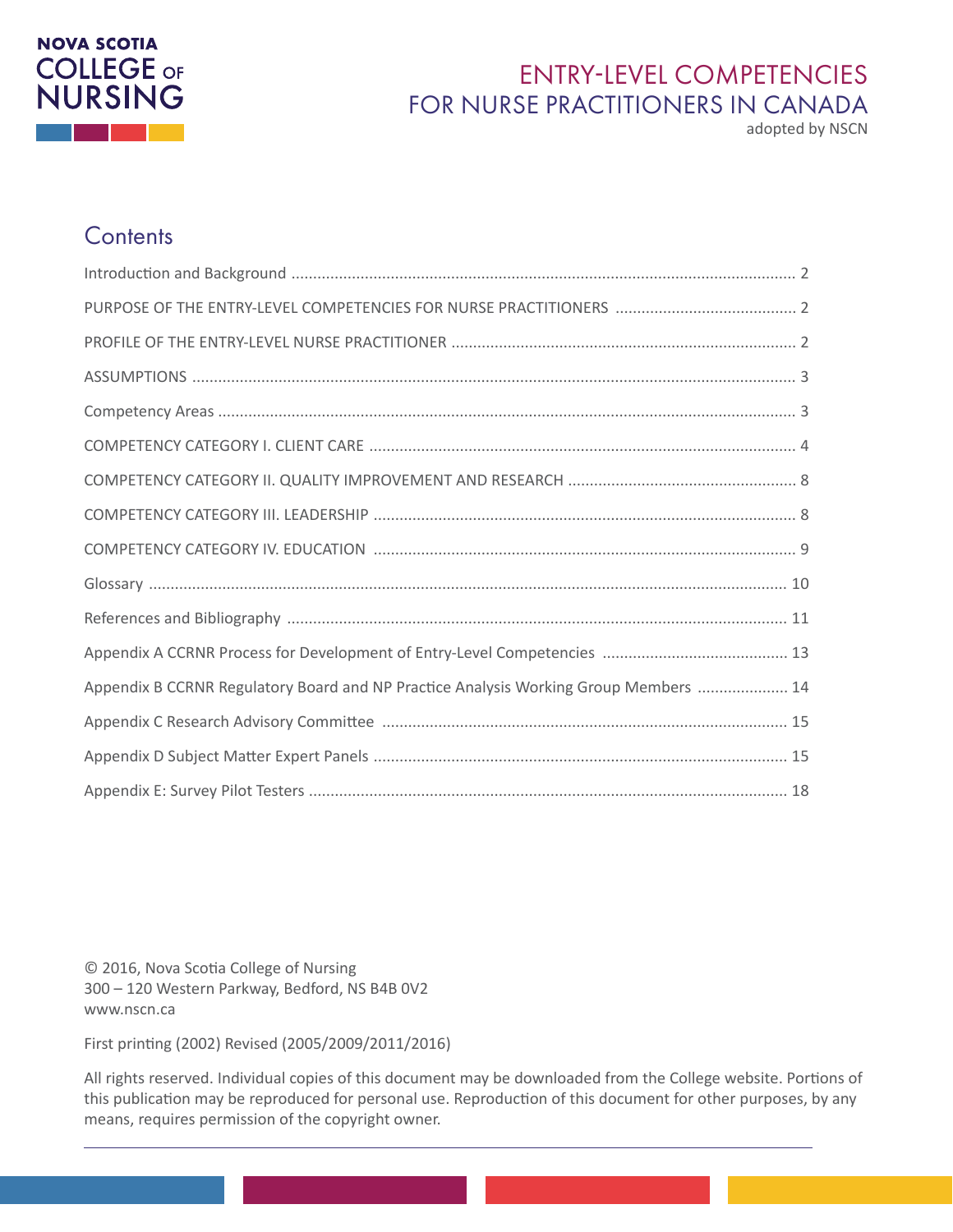# <span id="page-1-0"></span>Introduction and Background

The Entry-Level Competencies for Nurse Practitioners reflect the knowledge, skills, and judgement required of nurse practitioners to provide safe, competent, ethical and compassionate care. While specific roles and responsibilities may vary by context and client population, this document outlines the essential competencies that all nurse practitioners must possess to be proficient when they begin practice.

The entry-level competencies outlined in this document were developed as part of a national analysis of three streams of nurse practitioner practice: Family/All Ages (Primary care), Adult and Child/Pediatric undertaken by the Canadian Council of Registered Nurse Regulators (CCRNR). The identified competencies were based on an extensive review of Canadian regulatory documents (e.g., provincial/ territorial competencies, standards, etc.), along with relevant research evidence and were validated through the practice analysis survey.See Appendix A for the process used by CCRNR in the development of the nurse practitioner entry-level competencies.

The CCRNR board established a national working group with representatives from all Canadian nursing regulatory bodies to coordinate all aspects of the practice analysis (Appendix B). In addition, a Research Advisory Committee (Appendix C) and three Subject Matter Expert panels (Appendix D) were established to support the project. Finally, 27 NPs from the three streams of practice completed a pilot test of the practice analysis survey (Appendix E).

The entry-level competencies outlined in this document are the product of the Nurse Practitioner Practice Analysis carried out between February 2014 and May 2015, and reflect the trends in nurse practitioner practice during that timeframe. Other factors have an impact on healthcare delivery, necessitating nurse practitioners to develop knowledge and skill to effectively address these issues in their practice. Some of these factors include cultural safety, the impact of power differentials in health service delivery with diverse populations, the increasing prevalence of concerns with mental health and addictions in Canada, and the recommendations of the Truth and Reconciliation Commission of Canada (2015).

## PURPOSE OF THE ENTRY-LEVEL COMPETENCIES FOR NURSE PRACTITIONERS

Entry-level competencies are one of the sentinel documents used by regulatory bodies in the regulation of nurse practitioner practice for the purpose of:

- recognition and approval of nurse practitioner education programs,
- development and approval of nurse practitioner entry-level examinations,
- assessment of nurse practitioners' ongoing continuing competence, and
- providing information to the public, nurse practitioner education programs, employers and other stakeholders on the regulatory expectations of nurse practitioner practice

## PROFILE OF THE ENTRY-LEVEL NURSE PRACTITIONER

Nurse practitioners are registered nurses with additional experience and nursing education at the Masters level, which enables them to autonomously diagnose, treat and manage acute and chronic<sup>1</sup> physical and mental illnesses. As advanced practice nurses, they use their in-depth nursing and clinical knowledge to analyze, synthesize and apply evidence to make decisions about their client's healthcare. They apply theory and knowledge from nursing and other disciplines to provide a comprehensive range of essential health services grounded in professional, ethical and legal standards within a holistic model of care. Nurse practitioners work collaboratively with their clients to establish measurable goals, and identify and advocate to close gaps in health outcomes.

The principles of primary health care are foundational to nurse practitioner practice. These principles include accessibility, public participation, health promotion, use of appropriate technology and intersectoral collaboration (WHO, 1996). This lens of primary health care facilitates nurse practitioner practice with diverse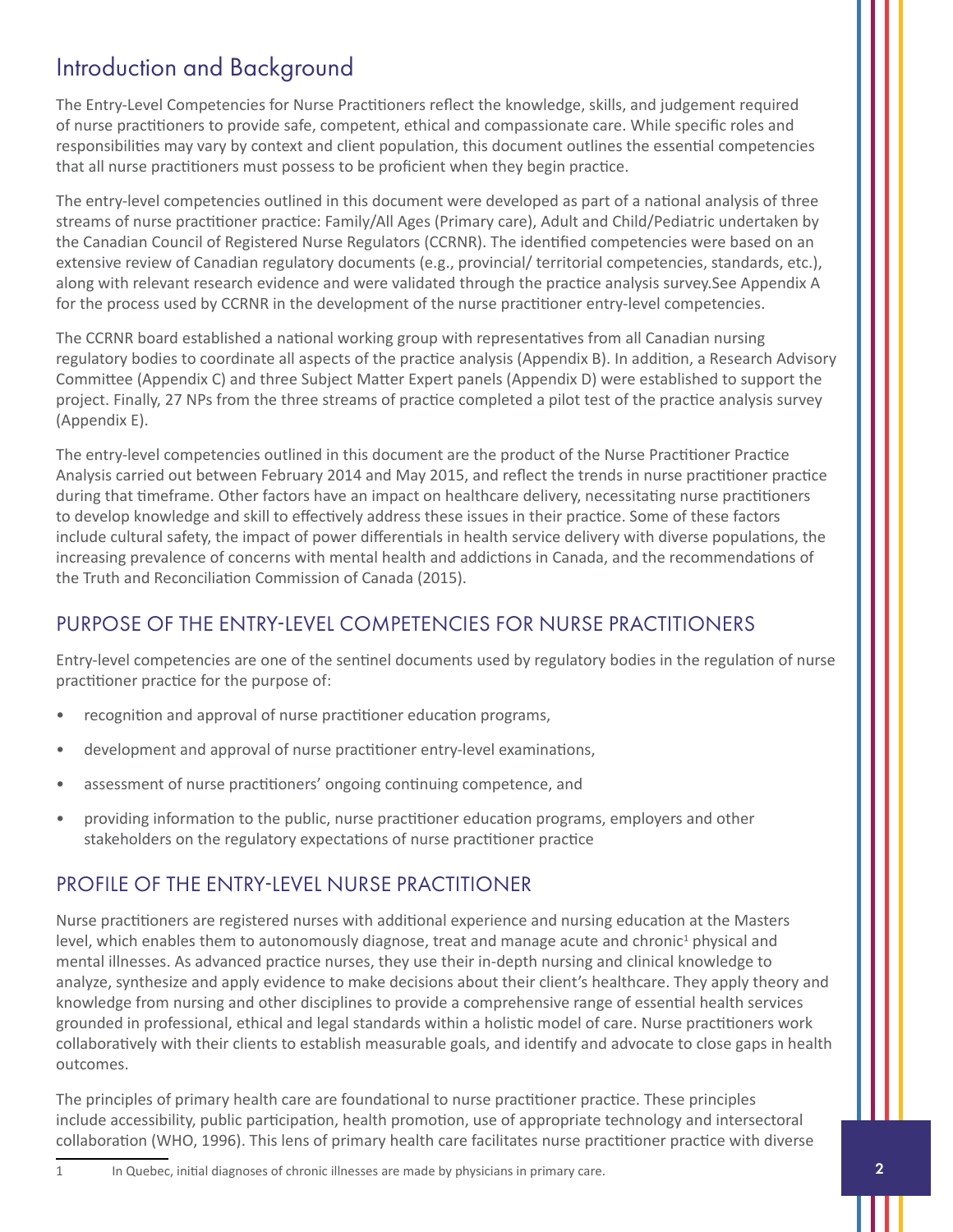<span id="page-2-0"></span>client populations in a variety of contexts and practice settings including acute care, primary care, rehabilitative care, curative and supportive care, and palliative/end-of-life care.

In addition to their role in clinical care, nurse practitioners have the knowledge and skills to play a broader role in the healthcare system. They provide leadership and collaborate with multiple stakeholders to improve health outcomes at the individual client, community and population health levels. Nurse practitioners understand the unique health needs of diverse populations, and the values that impact their access to care.

Entry-level nurse practitioners require time and support from employers, mentors and the healthcare team to consolidate their knowledge, skills and judgment, develop their individual approach to care delivery and establish professional relationships. As they develop confidence in their clinical nurse practitioner role, they integrate and further develop their leadership, research and mentoring skills that are a critical part of nurse practitioner practice.

## **ASSUMPTIONS**

The nurse practitioner entry-level competencies are based on the following assumptions:

- 1. Nurse practitioner practice is grounded in values, knowledge and theories of nursing practice.
- 2. Entry-level competencies form the foundation for all aspects of nurse practitioner practice, and apply across diverse practice settings and client populations.
- 3. Entry-level competencies build and expand upon the competencies required of a registered nurse and address the knowledge, skills and abilities that are included in the nurse practitioners' legislated scope of practice
- 4. Nurse practitioners require graduate nursing education with a substantial clinical component.
- 5. Collaborative relationships with other healthcare providers involve both independent and shared decision making. All parties are accountable in the practice relationship as determined by their scopes of practice, educational backgrounds and competencies.

## Competency Areas

The entry-level competencies are organized into four competency categories: client care, quality improvement and research, leadership and education. The first competency area, client care, is further divided into six sub-competency categories, which reflects the importance of the clinical dimension of the nurse practitioner professional role.

- I. Client Care
	- A. Client Relationship Building and Communication
	- B. Assessment
	- C. Diagnosis
	- D. Management
	- E. Collaboration, Consultation and Referral
	- F. Health Promotion
- II. Quality Improvement and Research
- III. Leadership
- IV. Education
	- A. Client, Community and Healthcare Team
	- B. Continuing Competence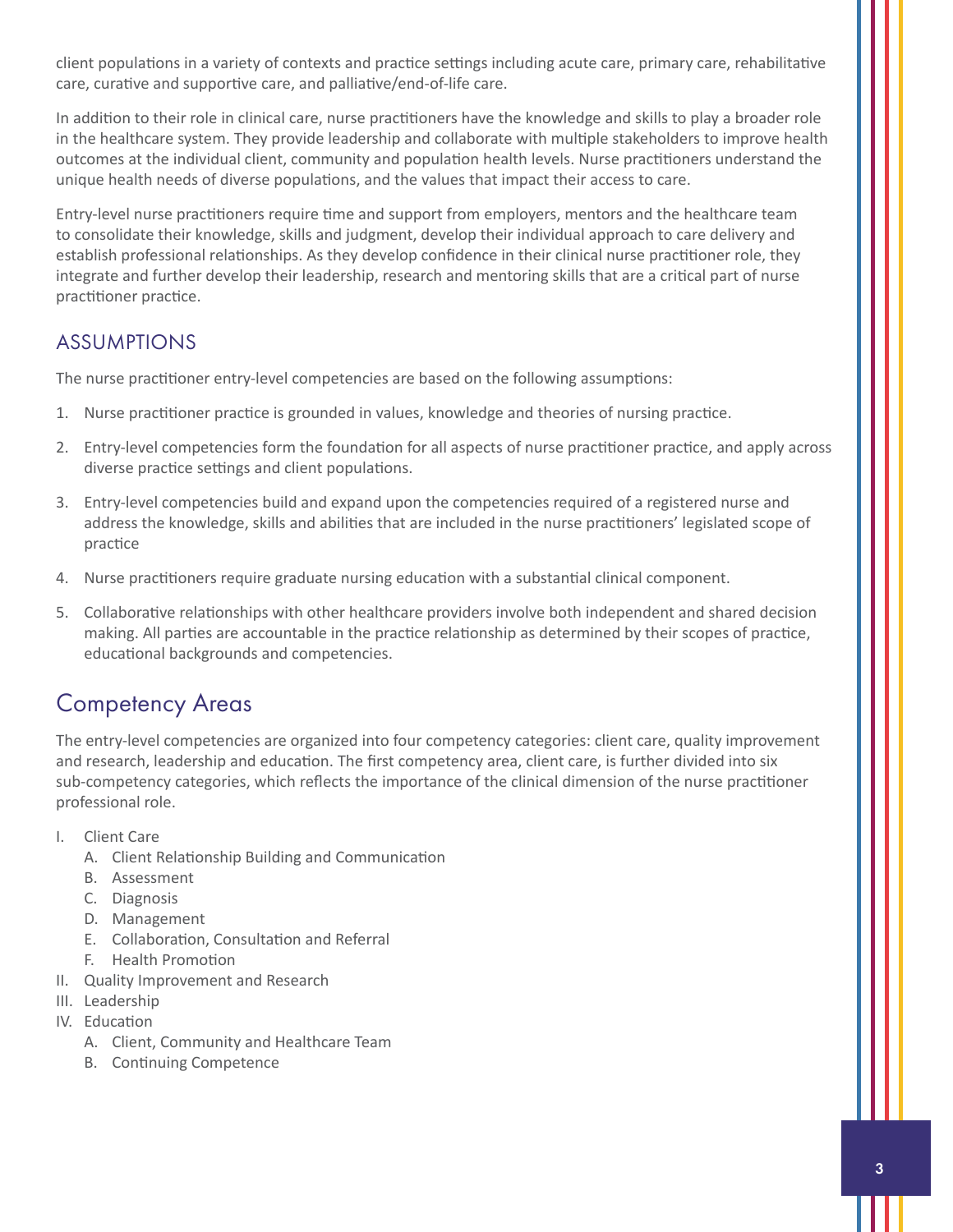## <span id="page-3-0"></span>COMPETENCY CATEGORY I. CLIENT CARE

#### A. Client Relationship Building and Communication

The competent, entry-level nurse practitioner uses appropriate communication strategies to create a safe and therapeutic environment for client care.

- 1. Clearly articulate the role of the nurse practitioner when interacting with the client
- 2. Use developmentally and culturally-appropriate communication techniques and tools
- 3. Create a safe environment for effective and trusting client interaction where privacy and confidentiality are maintained
- 4. Use relational strategies (e.g., open-ended questioning, fostering partnerships) to establish therapeutic relationships
- 5. Provide culturally-safe care, integrating clients' cultural beliefs and values in all client interactions
- 6. Identify personal beliefs and values and provide unbiased care
- 7. Recognize moral or ethical dilemmas, and take appropriate action if necessary (e.g., consult with others, involve legal system)
- 8. Document relevant aspects of client care in client record
- B. Assessment

The competent, entry-level nurse practitioner integrates an evidence-informed knowledge base with advanced assessment skills to obtain the necessary information to identify client diagnoses, strengths, and needs.

- 1. Establish the reason for the client encounter
	- a. Review information relevant to the client encounter (e.g., referral information, information from other healthcare providers, triage notes) if available
	- b. Perform initial observational assessment of the client's condition
	- c. Ask pertinent questions to establish the context for client encounter and chief presenting issue
	- d. Identify urgent, emergent, and life-threatening situations
	- e. Establish priorities of client encounter
- 2. Complete relevant health history appropriate to the client's presentation
	- a. Collect health history such as symptoms, history of presenting issue, past medical and mental health history, family health history, pre-natal history, growth and development history, sexual history, allergies, prescription and OTC medications, and complementary therapies
	- b. Collect relevant information specific to the client's psychosocial, behavioral, cultural, ethnic, spiritual, developmental life stage, and social determinants of health
	- c. Determine the client's potential risk profile or actual risk behaviors (e.g., alcohol, illicit drugs and/or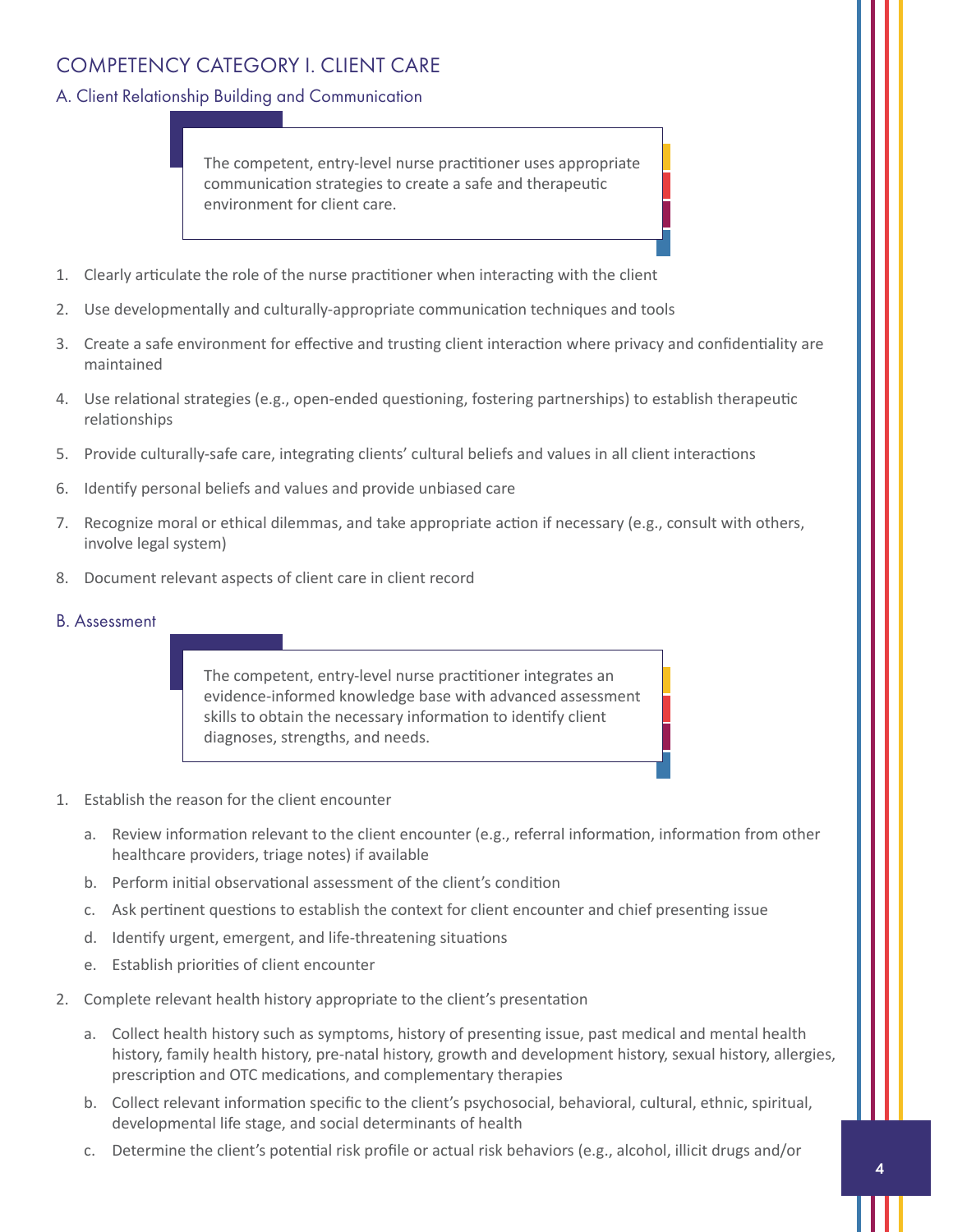controlled substances, suicide or self-harm, abuse or neglect, falls, infections)

- d. Assess client's strengths and health promotion, illness prevention, or risk reduction needs
- 3. Perform assessment
	- a. Based on the client's presenting condition and health history, identify level of assessment (focused or comprehensive) required, and perform review of relevant systems
	- b. Select relevant assessment tools and techniques to examine the client
	- c. Perform a relevant physical examination based on assessment findings and specific client characteristics (e.g., age, culture, developmental level, functional ability)
	- d. Assess mental health, cognitive status, and vulnerability using relevant assessment tools
	- e. Integrate laboratory and diagnostic results with history and physical assessment findings

## C. Diagnosis

The competent, entry-level nurse practitioner integrates an evidence-informed knowledge base with advanced assessment skills to obtain the necessary information to identify client diagnoses, strengths, and needs.

The competent, entry-level nurse practitioner is engaged in the diagnostic process and develops differential diagnoses through identification, analysis, and interpretation of findings from a variety of sources.

- 1. Determine differential diagnoses for acute, chronic, and life threatening conditions
	- a. Analyze and interpret multiple sources of data, including results of diagnostic and screening tests, health history, and physical examination
	- b. Synthesize assessment findings with scientific knowledge, determinants of health, knowledge of normal and abnormal states of health/illness, patient and population-level characteristics, epidemiology, health risks
	- c. Generate differential diagnoses
	- d. Inform the client of the rationale for ordering diagnostic tests
	- e. Determine most likely diagnoses based on clinical reasoning and available evidence
	- f. Order and/or perform screening and diagnostic investigations using best available evidence to support or rule out differential diagnoses
	- g. Assume responsibility for follow-up of test results
	- h. Interpret the results of screening and diagnostic investigations using evidence-informed clinical reasoning
	- i. Confirm most likely diagnoses2
- 2. Explain assessment findings and communicate diagnosis to client
	- a. Explain results of clinical investigations to client
	- b. Communicate diagnosis to client, including implications for short- and long-term outcomes and prognosis
	- c. Ascertain client understanding of information related to findings and diagnoses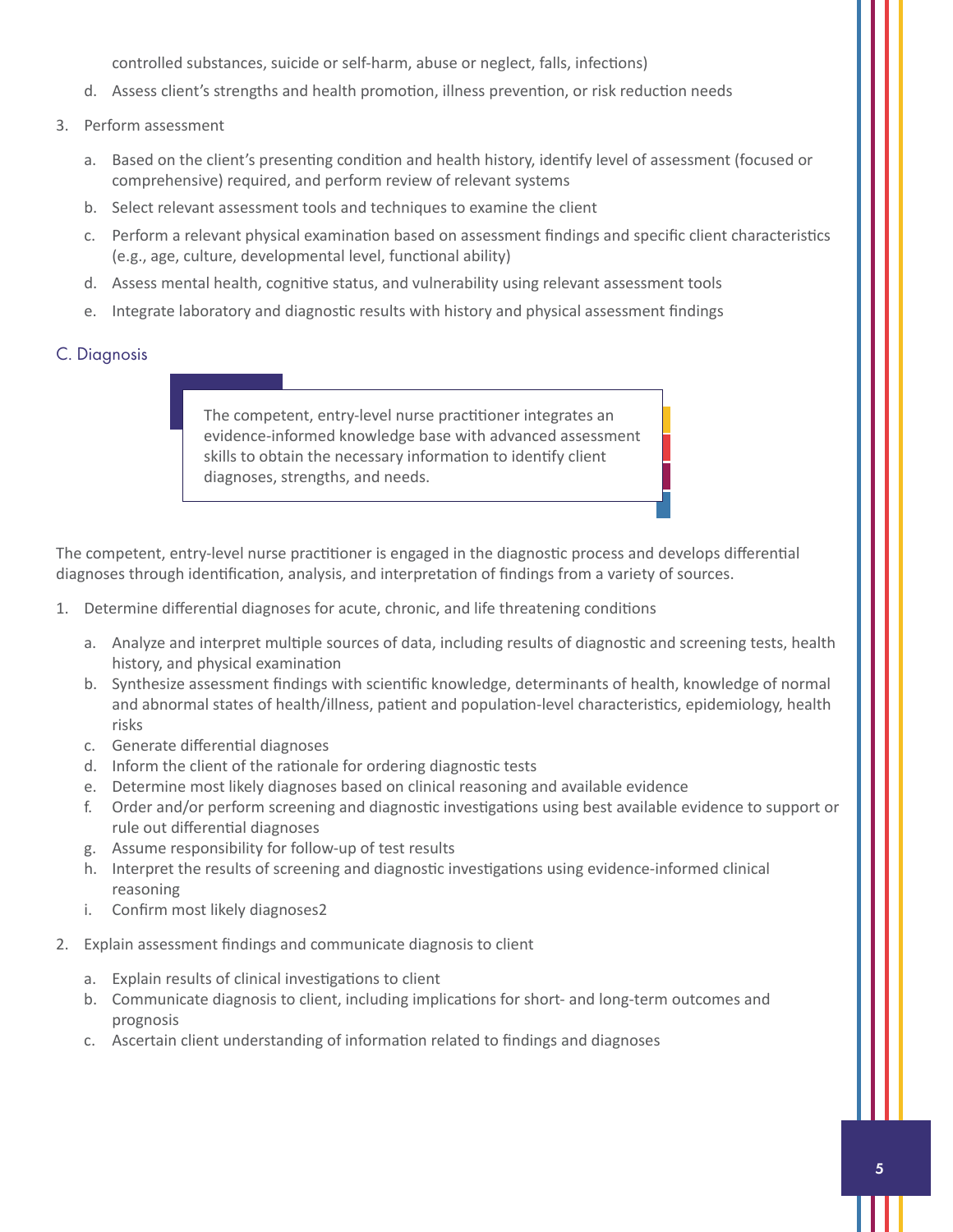#### D. Management

The competent, entry-level nurse practitioner, on the basis of assessment and diagnosis, formulates the most appropriate plan of care for the client, implementing evidence-informed therapeutic interventions in partnership with the client to optimize health.

- 1. Initiate interventions for the purpose of stabilizing the client in, urgent, emergent, and life-threatening situations (e.g., establish and maintain airway, breathing and circulation; suicidal ideation)
- 2. Formulate plan of care based on diagnosis and evidence-informed practice
	- a. Determine and discuss options for managing the client's diagnosis, incorporating client considerations (e.g., socioeconomic factors, geography, developmental stage)
	- b. Select appropriate interventions, synthesizing information including determinants of health, evidenceinformed practice and client preferences
	- c. Initiate appropriate plan of care (e.g. non-pharmacological, pharmacological, diagnostic tests, referral)
	- d. Consider resource implications of therapeutic choices (e.g. cost, availability)
- 3. Provide pharmacological interventions, treatment, or therapy
	- a. Select pharmacotherapeutic options as indicated by diagnosis based on determinants of health, evidence-informed practice, and client preference
	- b. Counsel client on pharmacotherapeutics, including rationale, cost, potential adverse effects, interactions, contraindications and precautions as well as reasons to adhere to the prescribed regimen and required monitoring and follow up
	- c. Complete accurate prescription(s) in accordance with applicable jurisdictional and institutional requirements
	- d. Establish a plan to monitor clients' responses to medication therapy and continue, adjust or discontinue a medication based on assessment of the client's response.
	- e. Apply strategies to reduce risk of harm involving controlled substances, including medication abuse, addiction, and diversion
- 4. Provide non-pharmacological interventions, treatments, or therapies
	- a. Select therapeutic options (including complementary and alternative approaches) as indicated by diagnosis based on determinants of health, evidence-informed practice, and client preference
	- b. Counsel client on therapeutic option(s), including rationale, potential risks and benefits, adverse effects, required after care, and follow-up
	- c. Order required treatments (e.g., wound care, phlebotomy)
	- d. Discuss and arrange follow-up
- 5. Perform invasive and non-invasive procedures
	- a. Inform client about the procedure, including rationale, potential risks and benefits, adverse effects, and anticipated aftercare and follow-up
	- b. Obtain and document informed consent from the client
	- c. Perform procedures using evidence-informed techniques
	- d. Review clinical findings, aftercare, and follow-up
- 6. Provide oversight of care across the continuum for clients with complex and/or chronic conditions
- 7. Follow up and provide ongoing management
	- a. Develop a systematic and timely process for monitoring client progress
	- b. Evaluate response to plan of care in collaboration with the client
	- c. Revise plan of care based on client's response and preferences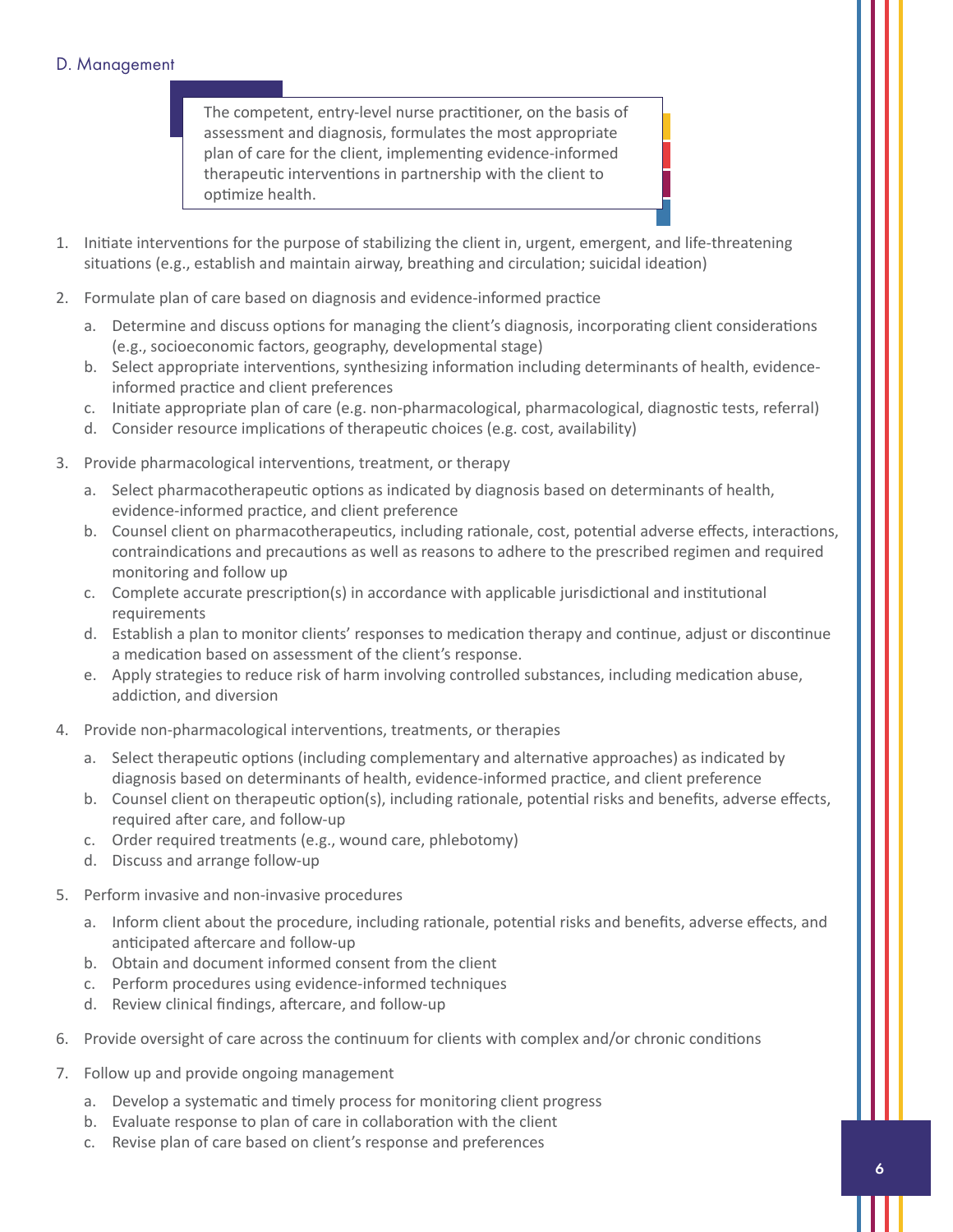#### E: Collaboration, Consultation, and Referral

The competent, entry-level nurse practitioner identifies when collaboration, consultation, and referral are necessary for safe, competent, and comprehensive client care.

- 1. Establish collaborative relationships with healthcare providers and community-based services (e.g., school, police, child protection services, rehabilitation, home care)
- 2. Provide recommendations or relevant treatment in response to consultation requests or incoming referrals
- 3. Identify need for consultation and/or referral (e.g., to confirm a diagnosis, to augment a plan of care, to assume care when a client's health condition is beyond the nurse practitioner's individual competence or legal scope of practice)
- 4. Initiate a consultation and/or referral, specifying relevant information (e.g., client history, assessment findings, diagnosis) and expectations
- 5. Review consultation and/or referral recommendations with the client and integrate into plan of care as appropriate

#### F. Health Promotion

The competent, entry-level nurse practitioner uses evidence and collaborates with community partners and other healthcare providers to optimize the health of individuals, families, communities, and populations.

- 1. Identify individual, family, community and/or population strengths and health needs to collaboratively develop strategies to address issues
- 2. Analyze information from a variety of sources to determine population trends that have health implications
- 3. Select and implement evidence-informed strategies for health promotion and primary, secondary, and tertiary prevention
- 4. Evaluate outcomes of selected health promotion strategies and revise the plan accordingly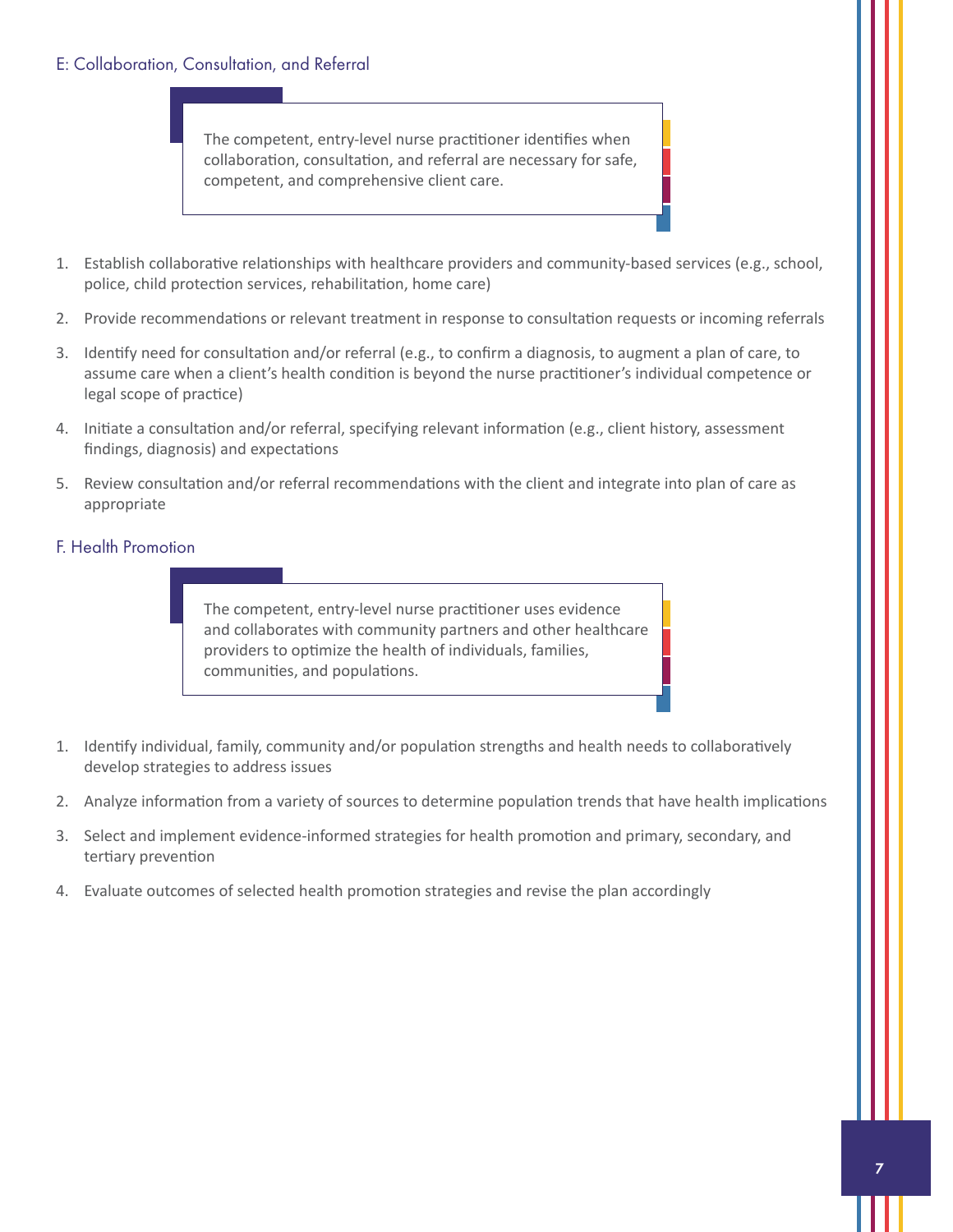## <span id="page-7-0"></span>COMPETENCY CATEGORY II. QUALITY IMPROVEMENT AND RESEARCH

The competent, entry-level nurse practitioner uses evidenceinformed practice, seeks to optimize client care and health service delivery, and participates in research.

- 1. Identify, appraise, and apply research, practice guidelines, and current best practice
- 2. Identify the need for improvements in health service delivery
- 3. Analyze the implications (e.g., opportunity costs, unintended consequences) for the client and/or the system of implementing changes in practice
- 4. Implement planned improvements in healthcare and delivery structures and processes
- 5. Participate in quality improvement and evaluation of client care outcomes and health service delivery
- 6. Identify and manage risks to individual, families, populations, and the healthcare system to support quality improvement
- 7. Report adverse events to clients and/or appropriate authorities, in keeping with relevant legislation and organizational policies
- 8. Analyze factors that contribute to the occurrence of adverse events and near misses and develop strategies to mitigate risks
- 9. Participate in research
- 10. Contribute to the evaluation of the impact of nurse practitioner practice on client outcomes and healthcare delivery.

## COMPETENCY CATEGORY III. LEADERSHIP

The competent entry-level nurse practitioner demonstrates leadership by using the nurse practitioner role to improve client care and facilitate system change.

- 1. Promote the benefits of the nurse practitioner role in client care to other healthcare providers and stakeholders (e.g., employers, social and public service sectors, the public, legislators, policy-makers)
- 2. Implement strategies to integrate and optimize the nurse practitioner role within healthcare teams and systems to improve client care
- 3. Coordinate interprofessional teams in the provision of client care
- 4. Create opportunities to learn with, from, and about other healthcare providers to optimize client care
- 5. Contribute to team members' and other healthcare providers' knowledge, clinical skills, and client care (e.g., by responding to clinical questions, sharing evidence)
- 6. Identify gaps and/or opportunities to improve processes and practices, and provide evidence-informed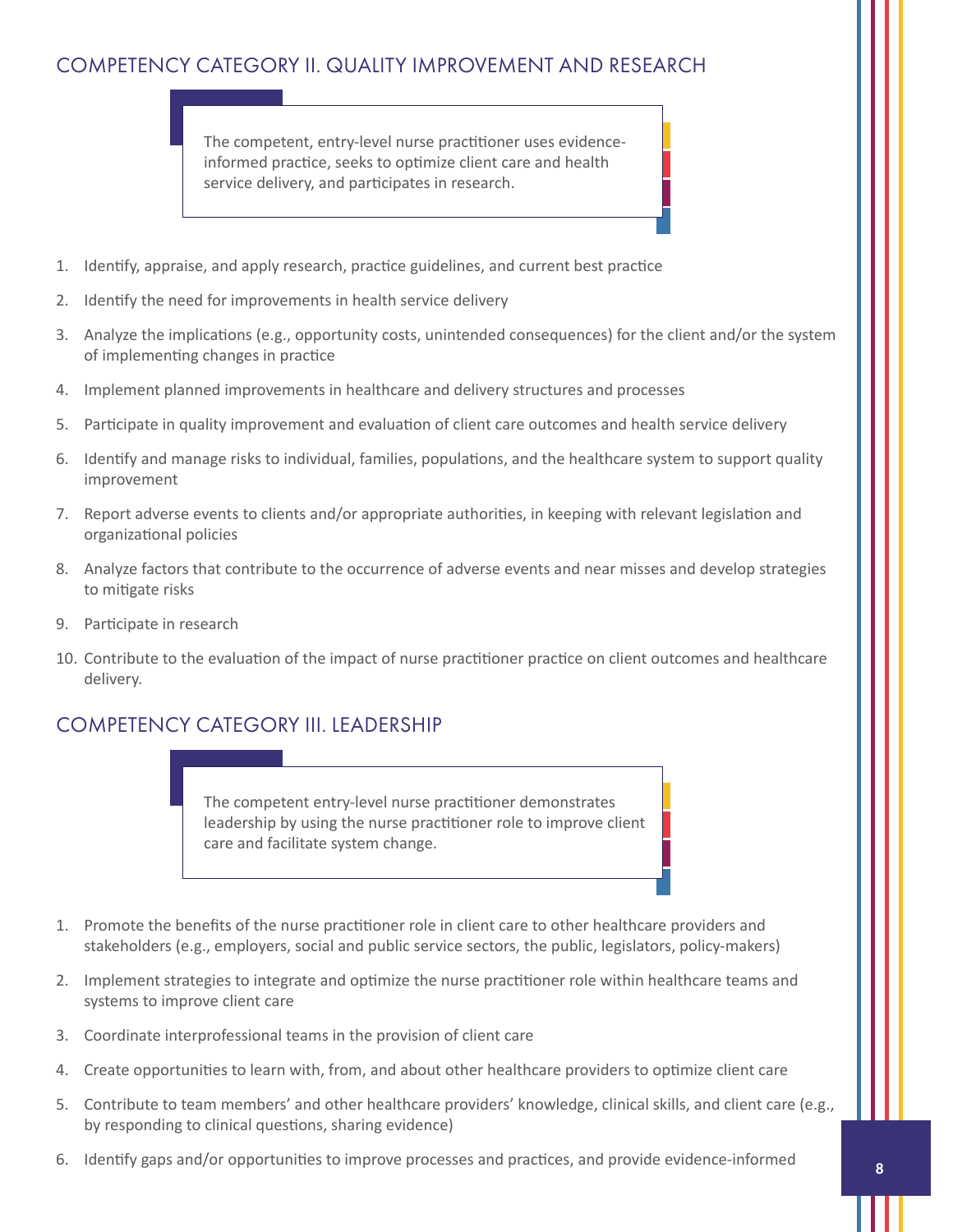<span id="page-8-0"></span>recommendations for change

- 7. Utilize theories of and skill in communication, negotiation, conflict resolution, coalition building, and change management
- 8. Identify the need and advocate for policy development to enhance client care
- 9. Participate in program planning and development to optimize client care

## COMPETENCY CATEGORY IV. EDUCATION

The competent, entry-level nurse practitioner integrates formal and informal education into practice. This includes but is not limited to educating self, clients, the community, and members of the healthcare team.

Client, Community, and Healthcare Team Education

- 1. Assess and prioritize learning needs of intended recipients
- 2. Apply relevant, theory-based, and evidence-informed content when providing education
- 3. Utilize applicable learning theories, develop education plans and select appropriate delivery methods, considering available resources (e.g., human, material, financial)
- 4. Disseminate knowledge using appropriate delivery methods (e.g., pamphlets, visual aids, presentations, publications)
- 5. Recognize the need for and plan outcome measurements (e.g., obtaining client feedback, conduct pre- and post-surveys)

Continuing Competence

- 6. Engage in self-reflection to determine continuing education competence needs
- 7. Engage in ongoing professional development
- 8. Seek mentorship opportunities to support one's professional development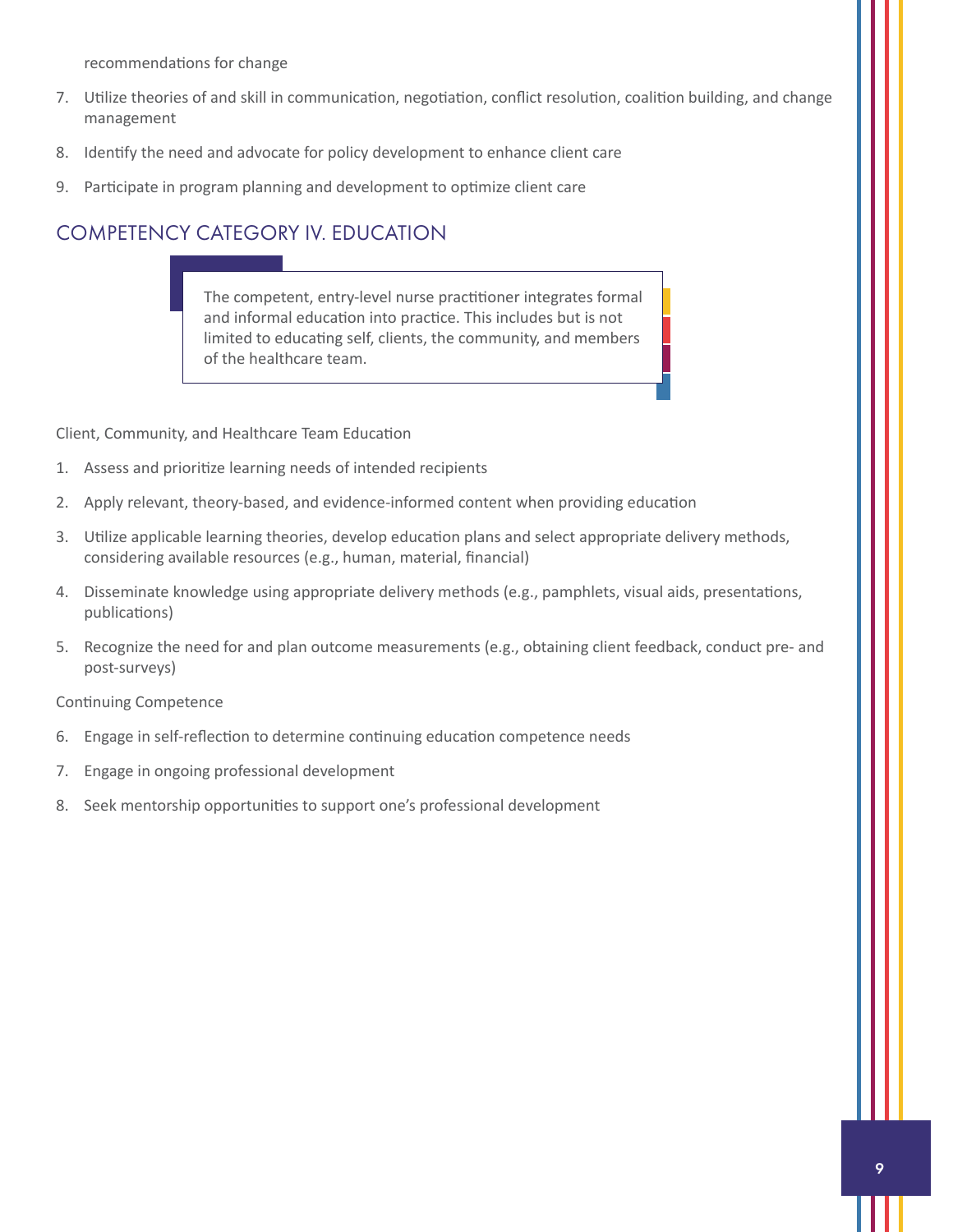# <span id="page-9-0"></span>Glossary

Advanced nursing practice: "An umbrella term describing an advanced level of clinical nursing practice that maximizes the use of graduate educational preparation, in-depth nursing knowledge, and expertise in meeting the health needs of individuals, families, groups, communities and populations. It involves analyzing and synthesizing knowledge; understanding, interpreting and applying nursing theory and research; and developing and advancing nursing knowledge and the profession as a whole" (CNA, 2008).

Adverse event: An event that results in unintended harm to the client and is related to the care and/or service provided to the client, rather than the client's underlying condition (CNA, 2010).

Advocate: To actively support a right and good cause; to support others in speaking for themselves; to speak on behalf of those who cannot speak for themselves (CNA, 2010).

Client: "Individuals, families, groups, populations or entire communities who require nursing expertise. The term "client" reflects the range of individuals and/or groups with whom nurses may be interacting. In some settings, other terms may be used such as patient or resident. In education, the client may also be a student; in administration, the client may also be an employee; and in research, the client is usually a subject or participant" (NANB, 2010a).

Collaboration: "Client care involving joint communication and decision-making processes among the client, nurse practitioner and other members of a health-care team who work together to use their individual and shared knowledge and skills to provide optimum client-centred care. The health-care team works with clients toward the achievement of identified health outcomes, while respecting the unique qualities and abilities of each member of the group or team" (CNA, 2010).

Competence: The ability to integrate and apply the knowledge, skills, abilities and judgment required to practise safely and ethically with a designated client population in a specific nurse practitioner role and practice setting (NSCN, 2011).

Competencies: The specific knowledge, skills, abilities, and judgment required for a nurse practitioner to practise safely and ethically with a designated client population in a specific role and practice setting (NSCN, 2011).

Complementary and alternative therapies: Health modalities or interventions that tend to be used alongside conventional healthcare services, while alternative therapies tend to be used in place of conventional healthcare (CRNBC, 2012).

Consultation: A request for another health professional's advice on the care of a client. The goal is to enhance patient care and/or improve the skills and confidence of the professional making the request (consultee). The consultant may or may not see the client directly. The responsibility for clinical outcomes remains with the consultee, who is free to accept or reject the advice of the consultant (NSCN, 2011).

Cultural safety: "Cultural safety is an outcome based on respectful engagement that recognizes and strives to address power imbalances inherent in the healthcare system. It results in an environment free of racism and discrimination, where people feel safe when receiving health care" (First Nations Health Authority, 2015).

Determinants of health: The range of social, economic, geographic and systemic factors that influence a person's health status and outcomes. These factors include: access to appropriate health services, biology, coping abilities, culture, education, employment and working conditions, environment (natural and built, emotional and psychological), gender, genetics, health behaviours, income, lifestyle, and social status (CNA, 2010).

Entry-level competencies: The specific knowledge, skills, abilities, and judgment required for a newly-graduated nurse practitioner to meet the minimum requirements for entry to practise (NANB, 2010a).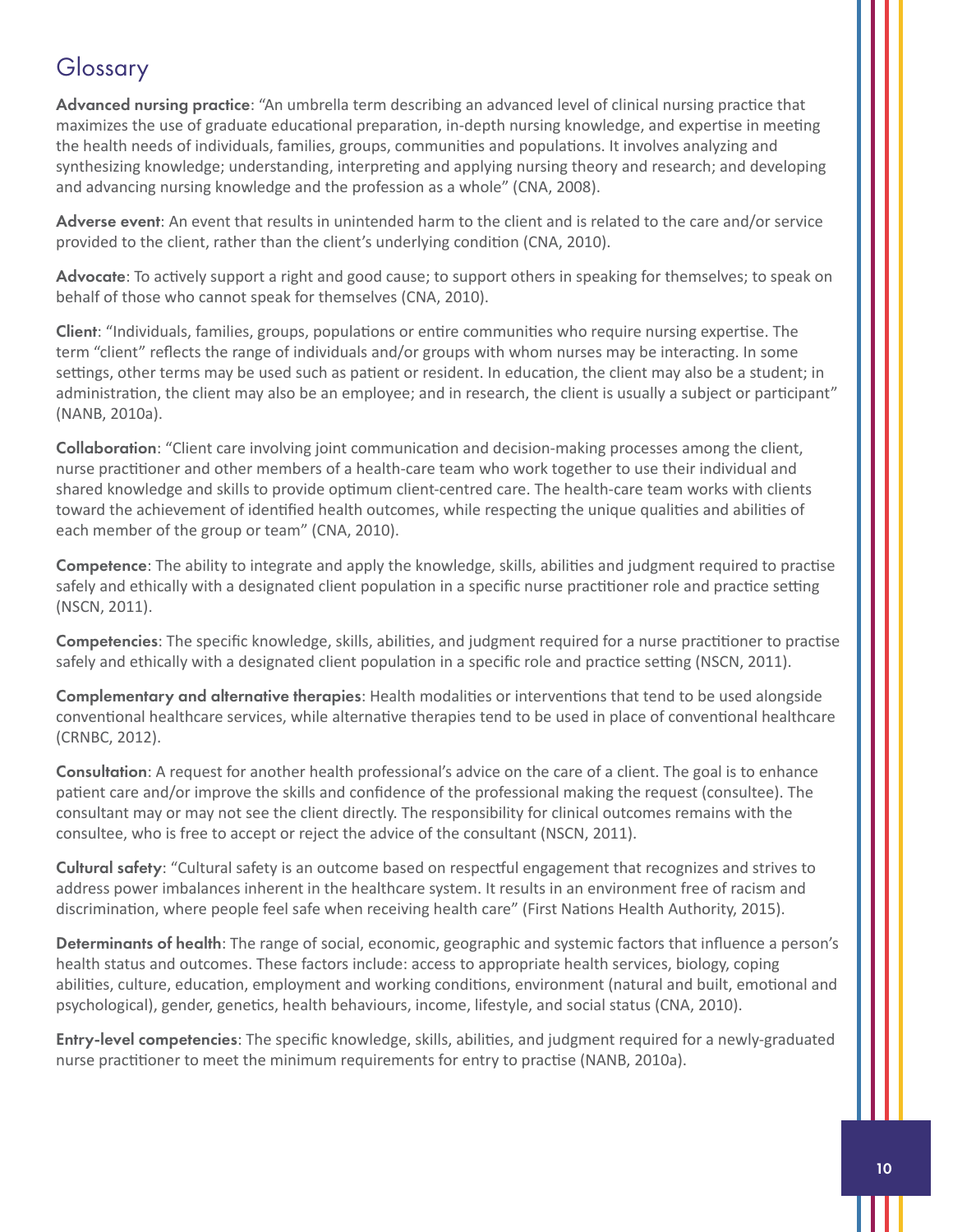<span id="page-10-0"></span>Evidence-informed practice: An approach to clinical practice that requires the nurse practitioner to conscientiously integrate critically appraised evidence with their experience and knowledge of contextual factors to decide (in consultation with clients) what best suits clients' needs. Evidence may include, but is not limited to, published and unpublished research, clinical practice guidelines, consensus statements, expert advice, and quality assurance and patient safety data (CNA, 2010).

Health: "A state of complete physical, mental, spiritual and social wellbeing, and not merely the absence of disease" (WHO, 1946).

Health promotion: The process of enabling people to increase control over and improve their health. It embraces actions directed not only at strengthening the skills, confidence and capabilities of individuals, but also at changing social, environmental, political and economic conditions to alleviate their impact on public and individual health (CNA, 2010).

Referral: An explicit request for another health professional to become involved in the care of a client. Accountability for clinical outcomes is negotiated between the health care professionals involved (NSCN, 2011).

Scope of practice: The roles, functions, and accountabilities that nurse practitioners are educated and authorized to perform, as established through legislated definitions of nurse practitioner practice, and complemented by standards, guidelines and policy positions issued by nursing regulators (CARNA, 2011).

Standards: Authoritative statements that describe the required behavior of every nurse practitioner, and are used to evaluate individual performance. They provide a benchmark below which performance is unacceptable (CNA, 2010).

# References and Bibliography

- Association of Registered Nurses of Newfoundland and Labrador. (2013). *Standards for nurse practitioner practice in Newfoundland and Labrador*. St. John's, NL: Author.
- Association of Registered Nurses of Prince Edward Island. (2012a). *Nurse practitioner standards for practice*. Charlottetown, PEI: Author.
- Association of Registered Nurses of Prince Edward Island. (2012b). *Nurse practitioner core competencies*. Charlottetown, PEI: Author.
- Bryant-Lukosius, D., & DiCenso, A. (2004). A framework for the introduction and evaluation of advanced practice nursing roles. *Journal of Advanced Nursing, 48*(5), 530-540.
- Canadian Council of Registered Nurse Regulators and Professional Examination Services. (2015). P*ractice Analysis Study of Nurse Practitioners*. Beaverton, ON: Author.
- Canadian Nurses Association. (2010). *Canadian Nurse Practitioner Core Competency Framework*. Retrieved from http://cna-aiic.ca/~/media/cna/files/en/competency\_framework\_2010\_e.pdf
- College and Association of Registered Nurses of Alberta. (2011a). *Nurse practitioner (NP) competencies*. Edmonton, AB: Author.
- College and Association of Registered Nurses of Alberta. (2011b). *Scope of practice for nurse practitioners (NPs)*. Edmonton, AB: Author.
- College des Medecins du Québec et Ordre des infirmières at infirmiers du Québec. (2013). *Ligne directrices: Pratique clincique de infirmières praticienne specialisée en soins de première ligne* (2e ed.). Montréal: Author.
- College of Registered Nurses of British Columbia. (2011). *Competencies required for nurse practitioners in British Columbia*. Vancouver, BC: Author.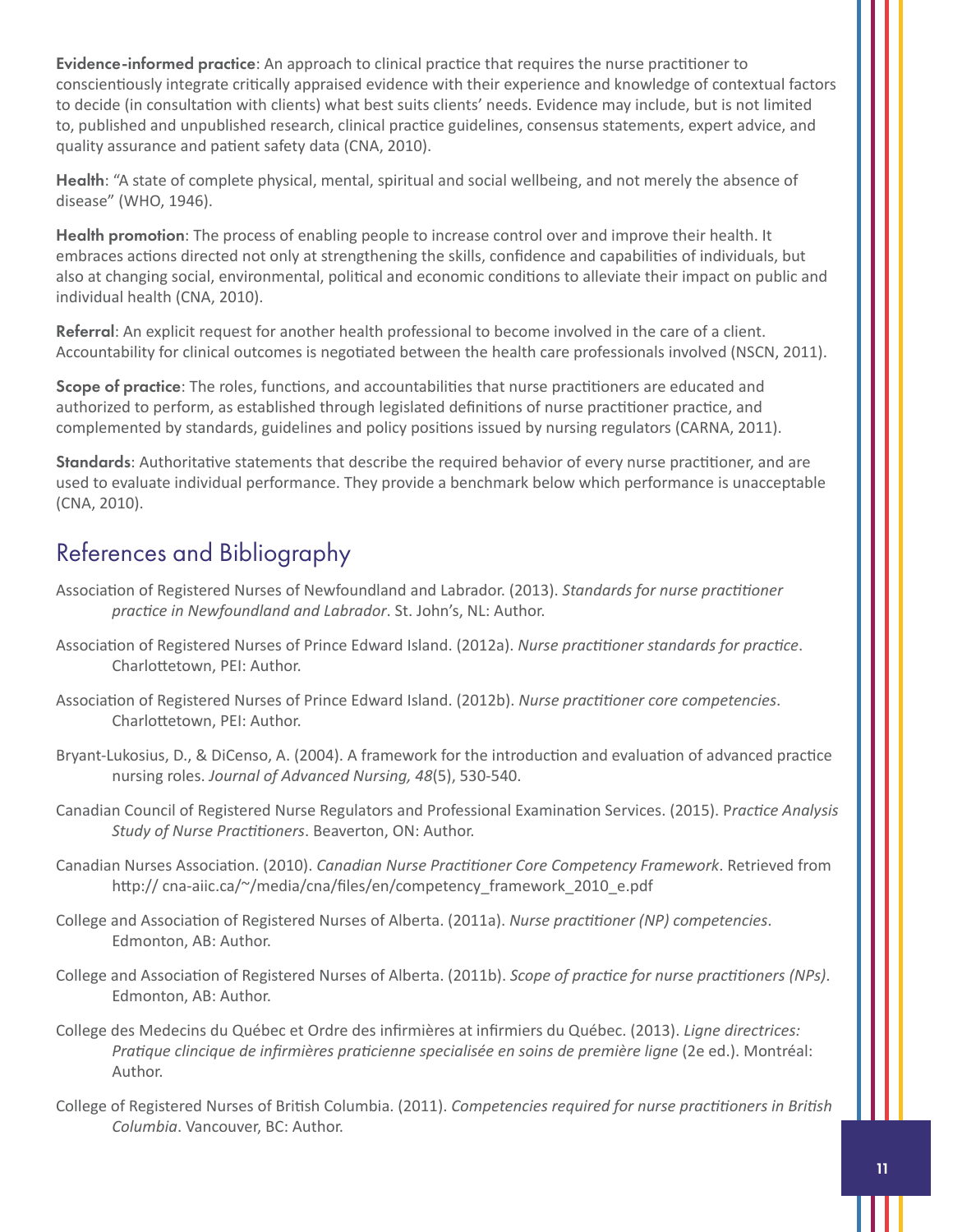- College of Registered Nurses of British Columbia. (2012a). *Professional standards for registered nurses and nurse practitioners*. Vancouver, BC: Author.
- College of Registered Nurses of British Columbia. (2012b). *Scope of practice for nurse practitioners: Standards, limits and conditions*. Vancouver, BC: Author.
- College of Registered Nurses of Manitoba. (2011). *Competencies for nurse practitioners in Manitoba*. Winnipeg, MB: Author.
- College of Registered Nurses of Manitoba. (2009). *Standards of practice for registered nurses on the extended practice register*. Winnipeg, MB: Author.

Nova Scotia College of Nursing. (2011). *Nurse practitioner competency framework*. Halifax, NS: Author.

Nova Scotia College of Nursing. (2012). *2012 Nurse practitioner standards of practice*. Halifax, NS: Author.

Nova Scotia College of Nursing. (2014). *2014 Nurse practitioner standards of practice*. Halifax, NS: Author.

College of Nurses of Ontario. (2011). *Practice standards: Nurse practitioner*. Toronto: Author.

- DiCenso, A., Martin Misener, R., Bryant-Lukosius, D., Bourgeault, I., Kilpatrick, K., Donald, F., Charbonneau-Smith, R. (2010). Advanced practice nursing in Canada: Overview of a decision support synthesis. *Nursing Leadership, 23*(Special Issue), 15-34.
- Donald, F., Martin Misener, R., Bryant-Lukosius, D., Kilpatrick, K., Kaasalainen, S., Carter, N., DiCenso, A. (2010). The primary healthcare nurse practitioner role in Canada. *Nursing Leadership, 23*(Special Issue), 88-113.
- First Nations Health Authority. (2015). *Cultural Humility*. Retrieved from http://www.fnha.ca/wellness/culturalhumility
- Kilpatrick, K., Harbman, P., Carter, N., Martin Misener, R., Bryant-Lukosius, D., Donald, F., DiCenso, A. (2010). The acute care nurse practitioner role in Canada. *Nursing Leadership, 23*(Special Issue), 114-139.
- Martin Misener, R., Crawford, T., DiCenso, A., Akhtar-Danesh, N., Donald, F., Bryant-Lukosius, D., & Kaasalainen, S. (2010). *A survey of practice patterns of nurse practitioners in primary health care in Nova Scotia*. Halifax, NS: Nova Scotia College of Nursing and Dalhousie University School of Nursing.

Nurses Association of New Brunswick. (2010a). *Nurse practitioner core competencies*. Fredericton, NB: Author.

- Nurses Association of New Brunswick. (2010b). *Standards of practice for primary health care nurse practitioners*. Fredericton, NB: Author.
- Nursing Education Program Approval Board and College and Association of Registered Nurses of Alberta. (2011). *Standards for Alberta nursing education programs leading to initial entry to practice as a nurse practitioner*. Edmonton, AB: Author.
- Registered Nurses Association of the Northwest Territories and Nunavut. (2011). *Practice and prescriptive guidelines for nurse practitioners*. Yellowknife, NWT: Author.
- Saskatchewan Registered Nurses Association. (2010). *Registered nurse (nurse practitioner) RN(NP) standards and core competencies*. Regina, SK: Author.
- Truth and Reconciliation Commission of Canada. (2015). Truth and Reconciliation Commission of Canada: Calls to Action. Retrieved from http://www.trc.ca/websites/trcinstitution/File/2015/Findings/Calls\_to\_Action\_ English2.pdf
- Yukon Registered Nurses Association. (2012). *Foundations for nurse practitioner practice in the Yukon*. Whitehorse, YT: Author.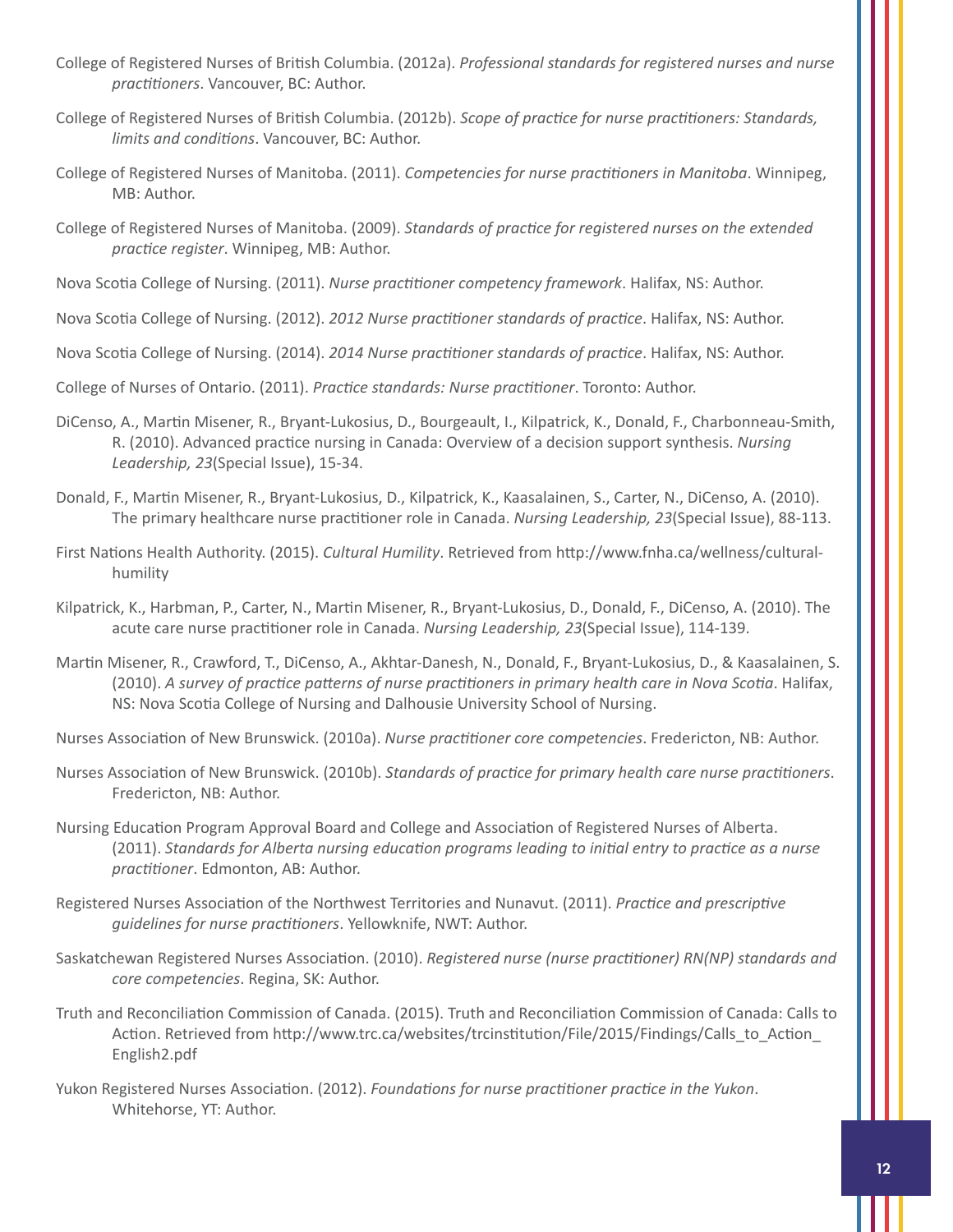# <span id="page-12-0"></span>Appendix A CCRNR Process for Development of Entry-Level Competencies

In 2012, CCRNR embarked on a project to analyze nurse practitioner practice across Canada in three streams of practice (Adult, Family/All Ages and Pediatrics). The practice analysis was undertaken to inform future decisions about entry-to-practice exams in these three streams. The neonatal stream of practice was not included because the practice analysis was not intended to inform future decisions about a neonatal exam.

The CCRNR board established a national working group with representatives from all Canadian nursing regulatory bodies to coordinate all aspects of the Nurse Practitioner Practice Analysis (Appendix B). CCRNR was awarded funding from Employment and Social Development Canada. A Request for Proposals (RFP) was disseminated and an external research firm was contracted to conduct the practice analysis. The practice analysis provided a comprehensive description of Canadian nurse practitioner practice in the Adult, Family/All Ages and Pediatric streams.

A research advisory committee (RAC) was established comprised of Canadian educators, researchers and an administrator with expertise in advanced nursing practice (Appendix C). The role of the RAC was to develop, revise and review competencies and behavioral indicators for entry-level nurse practitioners based on Canadian and international evidence.

Three subject matter expert panels (SMEs) were established to bring clinical expertise and to explore commonalities and differences across the three streams of nurse practitioner practice included in the study. Twenty-seven panelists were selected from 180 applicants (Appendix D). Each panel was designed to provide a balanced representation of nurse practitioner practice within each stream including years of experience, diverse practice settings, geographic location (urban/rural, province/territory) and other demographics. The SME panelists refined the behavioral indicators developed by the RAC through an iterative process to improve clarity and specificity of each indicator statement within four competency categories. This iterative process provided a mechanism for continual improvement of the competency categories and behavioral indicators.

The competency categories and behavioral indicators formed the practice analysis survey. The survey was designed to determine the frequency with which nurse practitioners performed each indicator in the previous 12 months and the seriousness of the consequences if the indicator was not performed competently.

After pilot testing and refining the survey, it was disseminated to all family/all ages, adult and pediatric nurse practitioners in Canada. The survey was sent to 3, 870 nurse practitioners; 909 responded for a 24.6% response rate, with representation from every jurisdiction in Canada. Results indicated that 54% of nurse practitioner respondents agreed that the framework provided a complete listing of entry-level competencies, and another 42% indicated that they mostly described entry-level competencies.

To determine the representativeness of the participating nurse practitioners, a non-respondent survey was conducted with all nurse practitioners from the original sample who had not completed the primary survey. The non-respondent survey was sent to 2,798 nurse practitioners and 554 responded for a 19.8% response rate.

A survey was sent to all Canadian nurse practitioner education programs to ascertain if there were any gaps between what is currently taught in nurse practitioner programs and what the practice analysis was describing as entry-level nurse practitioner practice. The majority of respondents indicated that their programs prepare nurse practitioner graduates to perform the competencies.

The working group analyzed the data from the Nurse Practitioner Practice Analysis and developed a document containing the draft nurse practitioner entry-level competencies. Most jurisdictions then engaged in further nurse practitioner and stakeholder consultation, including consulting with Neonatal nurse practitioners where applicable. Feedback from this consultation process was incorporated into the final draft.

For further information about the Nurse Practitioner Practice Analysis study, visit www.ccrnr.ca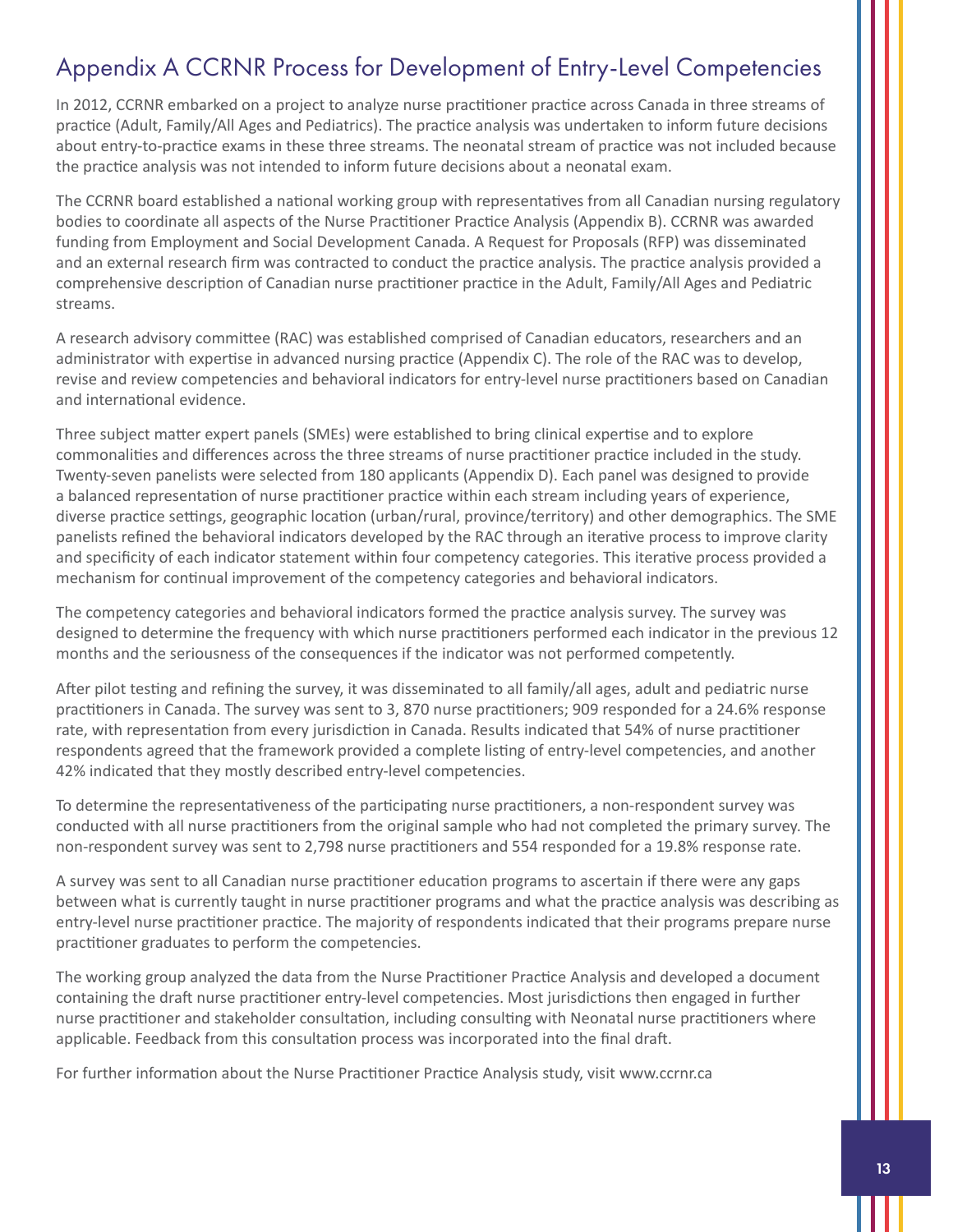# <span id="page-13-0"></span>Appendix B CCRNR Regulatory Board and NP Practice Analysis Working Group Members

#### NURSE PRACTITIONER PRACTICE ANALYSIS WORKING GROUP MEMBERS

Paul Boudreau, MN, RN Association of Registered Nurses of Prince Edward Island

Odette Comeau Lavoie, RN, BScN, MAdEd Nurses Association of New Brunswick

Donna Cooke, RN, MN Saskatchewan Registered Nurses Association

Teri Crawford, MN, RN, Chair Nova Scotia College of Nursing

Suzanne Durand, inf., M.Sc., DESS bioéthique Ordre des infirmières et infirmiers du Québec

Debra Elias, RN, MN, FRE College of Registered Nurses of Manitoba

Lynda Finley, RN, MScN Nurses Association of New Brunswick

Donna Harpell Hogg, RN, BScN, MS College and Association of Registered Nurses of Alberta

Carrie Huffman, RN, BScN Yukon Registered Nurses Association

Rosanne Jabbour, RN, MHSc College of Nurses of Ontario

Judith Leprohon, RN, Ph.D Ordre des infirmières et infirmiers du Québec

Beverley McIsaac, RN, NP, MN (ANP) Association of Registered Nurses of Newfoundland and Labrador

Dr. Lynn Miller, DNP, NP Nova Scotia College of Nursing

Michelle Osmond, MScN, RN Association of Registered Nurses of Newfoundland and Labrador

Dr. Christine Penney, RN, MPA, PhD College of Registered Nurses of British Columbia

Donna Stanley-Young, RN, BScN, MN Registered Nurses Association of Northwest Territories/Nunavut

Carolyn Trumper, BScN, MACT, RN College and Association of Registered Nurses of Alberta

Suzanne Wowchuk, RN, MN, FRE College of Registered Nurses of Manitoba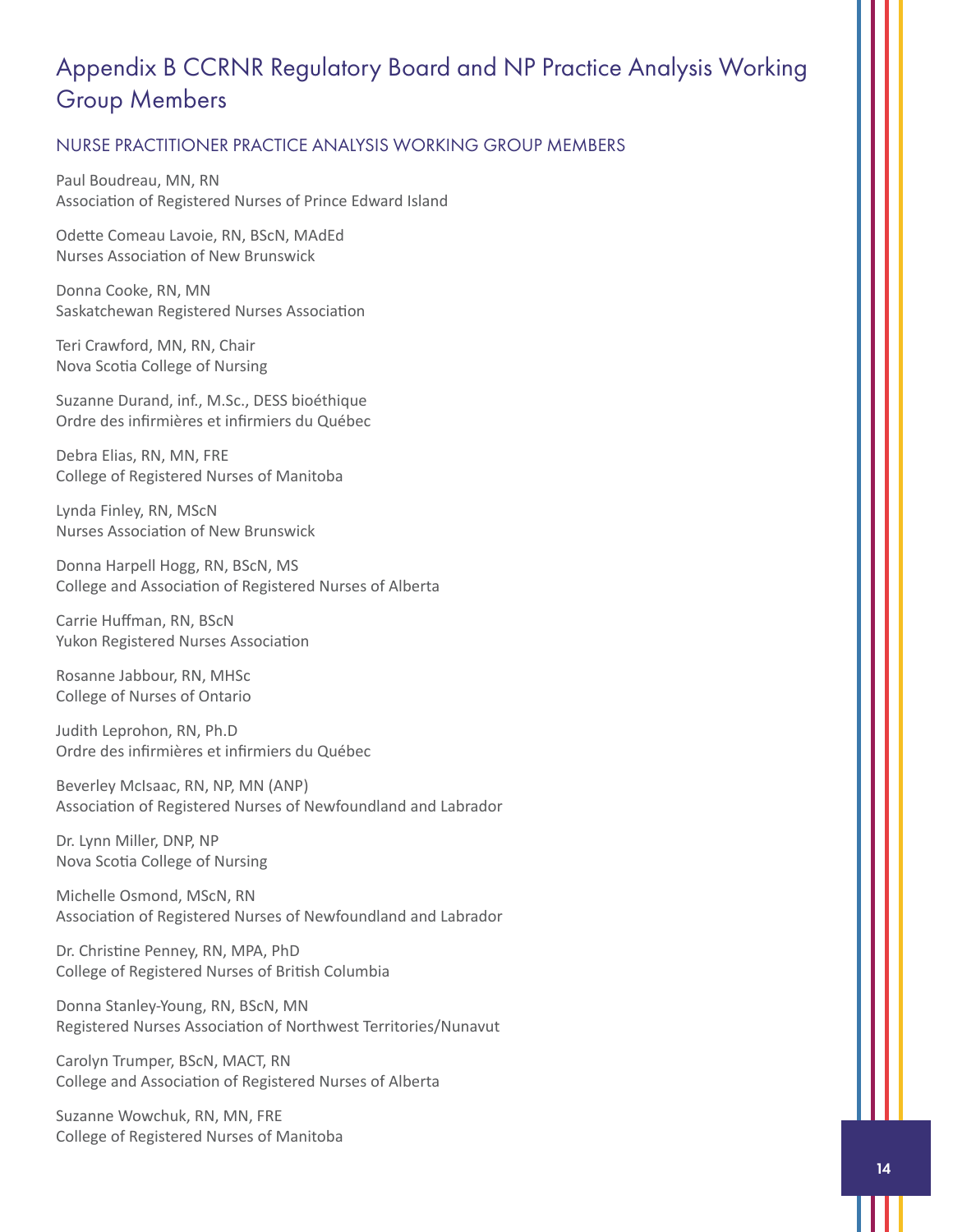# <span id="page-14-0"></span>Appendix C Research Advisory Committee

A research advisory committee (RAC) was established comprised of Canadian educators, researchers and an administrator with expertise in advanced nursing practice; four of whom were nurse practitioners. The role of the RAC was to develop, revise and review competencies and behavioral indicators for entry-level nurse practitioners based on Canadian and international evidence.

Dr. Faith Donald, PhD, NP-PHC Associate Professor, Ryerson University

Dr. Kathleen F. Hunter, PhD, RN, NP, GNC(C), NCA Associate Professor, University of Alberta Nurse Practitioner Specialized Geriatric Services, Glenrose Hospital Assistant Adjunct Professor Faculty of Medicine/Division of Geriatric Medicine

Dr. Kelley Kilpatrick, PhD, RN Assistant Professor, Université de Montréal

Dr. Mary McAllister, PhD, RN Associate Chief, Nursing Practice - The Hospital for Sick Children

Dr. Ruth Martin-Misener, PhD, NP Associate Professor, Dalhousie University

Dr. Esther Sangster-Gormley, PhD, RN Associate Professor, University of Victoria

# Appendix D Subject Matter Expert Panels

Three subject matter expert panels (SMEs) were established to bring clinical expertise and to explore commonalities and differences across the three streams of nurse practitioner practice included in the practice analysis. Twenty-seven panelists were selected from 180 applicants. Each panel was designed to provide a balanced representation of nurse practitioner practice including years of experience, diverse practice settings, geographic location (urban/rural, province/territory) and other demographics within each stream. The SME panelists refined the behavioral indicators developed by the RAC through an iterative process to improve clarity and specificity of each indicator statement within four competency areas. This iterative process provided a mechanism for continual improvement of the competency areas and behavioral indicators.

## ADULT SUBJECT MATTER EXPERT PANEL

Michelle Bech, BSN, MN, ACNP, NP(A) Vancouver, BC Hospital Inpatient-Geriatric

Cynthia Kettle, RN, BN, MN St. John's, NL Inpatient - Travelling Vascular Clinics (First Nations Communities/Vascular Surgery)

Marilyn Oishi, NP, BScN, MN Edson, AB Hospital-Inpatient / Home Care / LTC / Family Practice Office

Shannon McNamara, RN, MScN, SNP, CCNC (c) Montreal, QC Inpatient Cardiology and Cardiac Surgery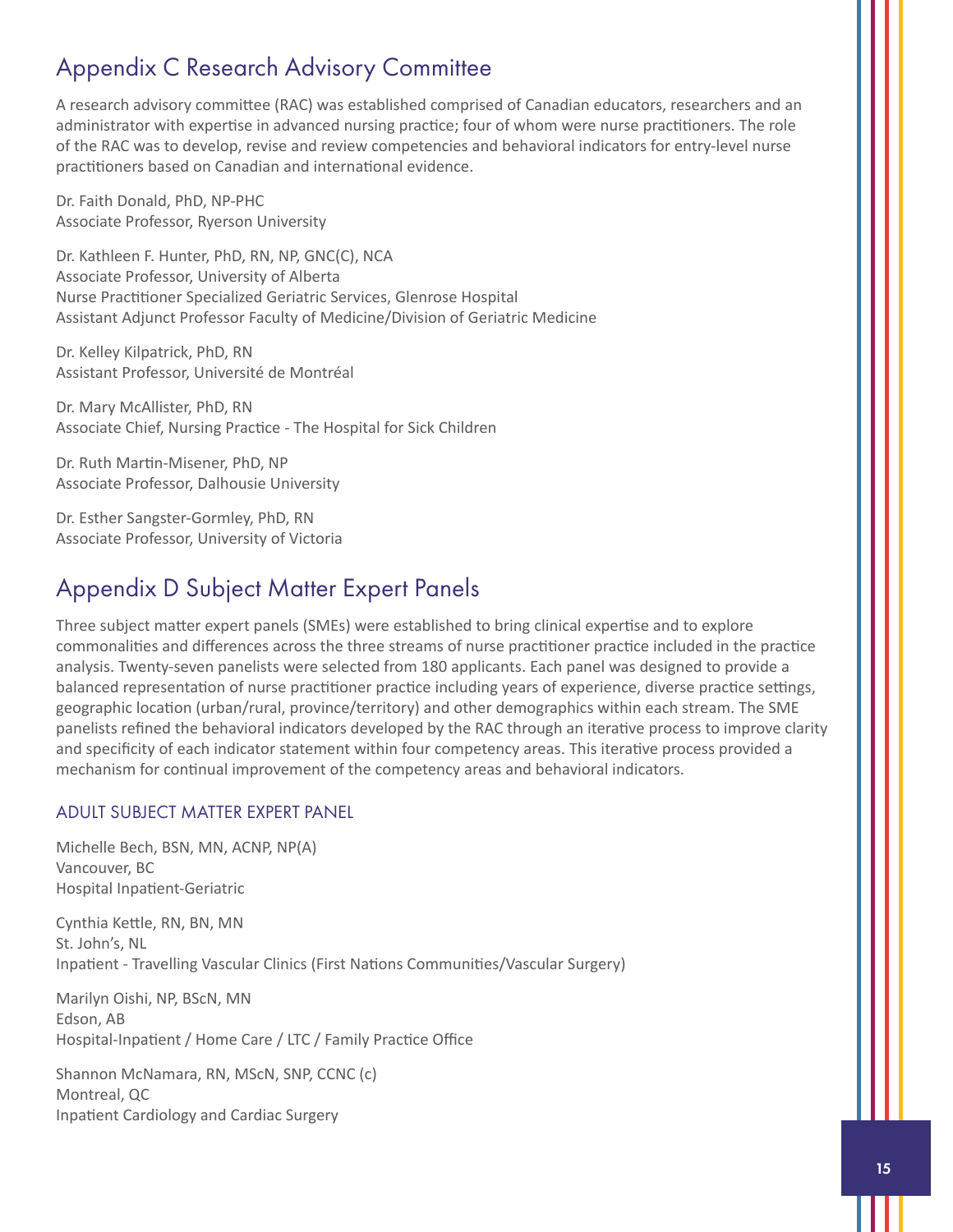Teresa Ruston Edmonton, AB Hospital -Ambulatory Clinic

Barbara K. Currie, MN, RN-NP Halifax, NS Inflammatory Bowel Disease Ambulatory Clinic

Mary Dimeo, RN(EC), BScN, MN, ENC(C), NP-Adult Toronto, ON Hospital- Emergency Department

Veronique Belec St. Jerome, QC Hospital – Inpatient Nephrology

#### PEDIATRIC SUBJECT MATTER EXPERT PANEL

Sara Breitbart, RN(EC), MN, NP-Pediatrics Toronto, ON Hospital Inpatient / Ambulatory Clinic - Neurosurgery

Alissa Collingridge, MN, NP(P) Vancouver, BC NP Child & Youth Primary Care Clinic / Ambulatory Care

Susie McRae NP(P), MN-NP, RN Vancouver, BC Ambulatory Clinic

Lisette Lockyer, RN, NP, ACNP (Child) Calgary, AB Hospital Inpatient / Ambulatory clinic / NP-Led Clinic – Child Trauma

Laura Jurasek, NP, MN Edmonton, AB Hospital Inpatient / Ambulatory clinic – Pediatric Neurology

Kristina Chapman, MN, NP, CPHON Halifax, NS Hospital Inpatient / Ambulatory clinic – Hematology/Oncology

Melissa Manning, RN, BScN, MN, NP St. John's, NL Pediatric - Hospital

Dr. Vera Nenadovic, RN(EC), PhD Toronto, ON Hospital Inpatient – Epilepsy and Epilepsy Surgery Program

#### FAMILY/ALL AGES SUBJECT MATTER EXPERT PANEL

Karen Irving, FNP, MScN, BScN Kamloops, BC Primary Health Care - Aboriginal/Marginalized Populations

Jennifer Farrell, NP, BScN, MN:ANP, COHN Edmonton, AB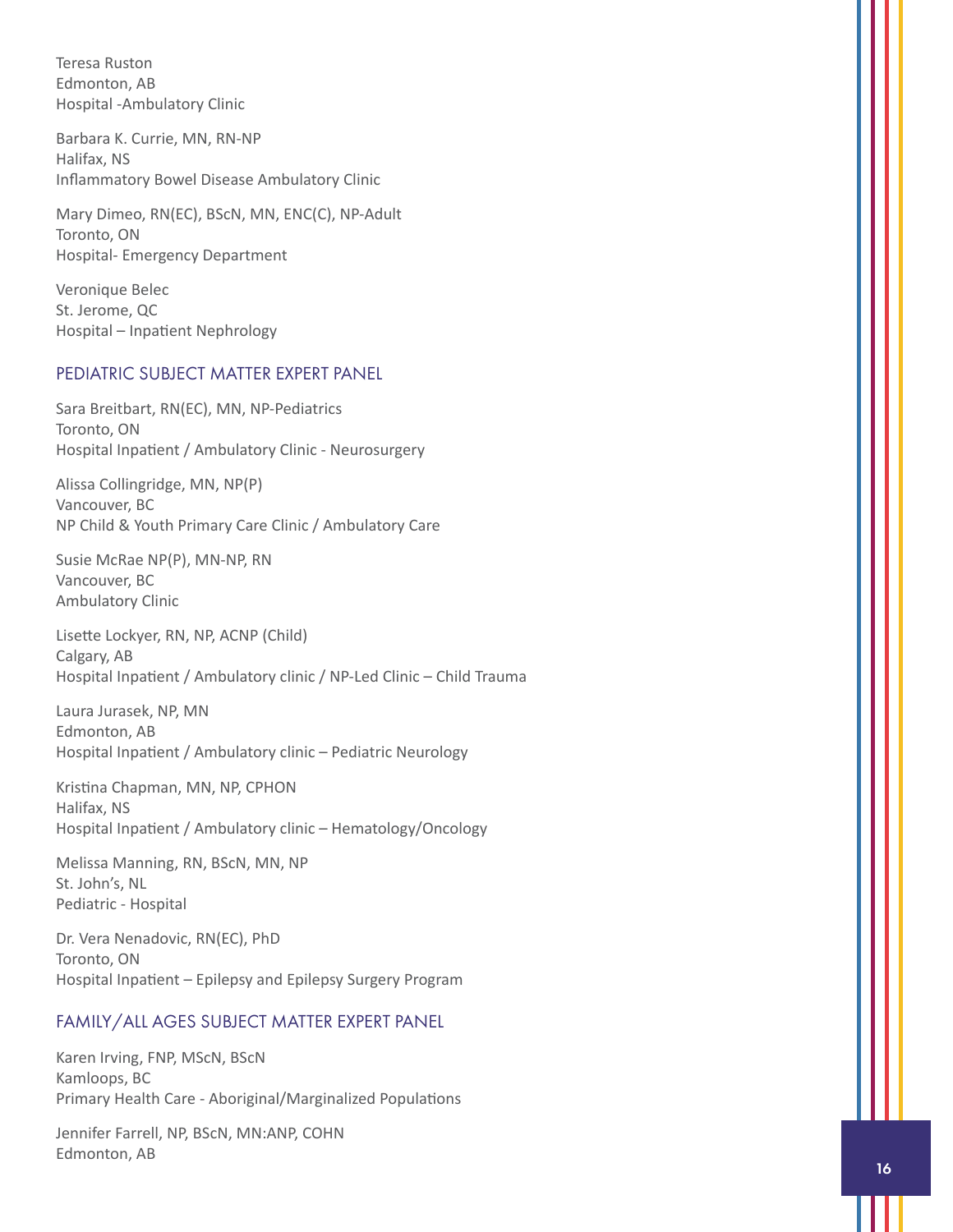Family Practice/Urgent Care, Addictions, Recovery Centre, Student Health Services

Jana Garinger, RN(NP), MN Moose Jaw, SK Primary Care - Immigrant Health

Susan T. McCowan, BSc, BN, MS(NP) Selkirk, MB

Quick Care Clinic

Erin Kennedy, RN(EC), BScN, MScN, PHC-NP Kitchner, ON Emergency Department

Sophie Charland, BSc, MSc, IPSPL Laval, QC Family Practice Clinic

Dawn LeBlanc, MN, NP Oromocto, NB Canadian Armed Forces / Government of Canada Military Clinic – Primary Health Clinic

Dr. Cheryl A. Smith, RN, NP, DNP Amherst, NS Long Term Care -C-Manager SOME Polypharmacy

Kelsey MacPhee, BScN, RN, MN, NP O'Leary, PEI Community Health Centre

Glenda Stagg Sturge, BN, RN, NP, MN St. John's, NL Community Health Centre, Family Practice, Public Health

Jo-Anne Hubert, MN, NP Yellowknife, NT Director Primary Health Care - Yellowknife Health and Social Services Authority